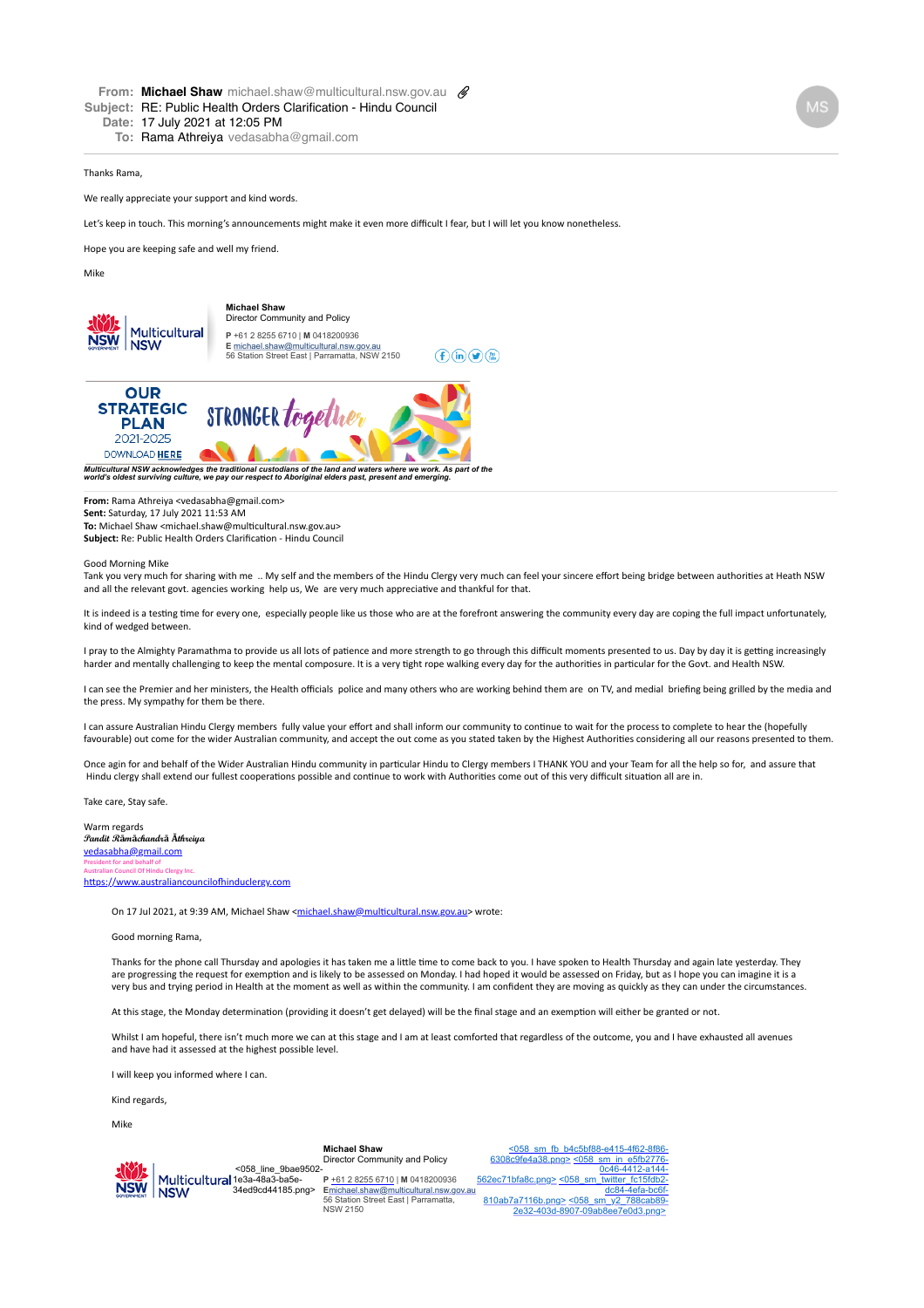

Dear Mike,

At this time, we are awaiting legal advice regarding the ability of two clergy to enter a household in Sydney. It is likely a single priest is permitted, and we will check with our legal department:

We will see if the following provisions apply to priests doing home visits, given the following provisions in the Public Health (COVID-19 Temporary Movement and *Gathering RestricHons) Order 2021*

(5) A person is authorised to visit a place of residence in Greater Sydney for the following purposes, but no more than 1 visitor may be at the place of residence for the purposes at any one time— (a) to fulfil carers' responsibilities, (b) to provide care or assistance, including personal care, to a vulnerable person,

*Schedule 1 Reasonable excuses*

14 For a person who is a priest, minister of religion or member of a religious order—*going* to the person's place of worship or providing pastoral care to another *person*

Regarding a centralised service, the less desirable option – we will see if memorials are permitted in the new public health order, along with funerals. Assuming they are, it is likely they will be permitted with up to 10 people, including the priests conducting the services.

I have cc'd my colleagues to let them know of this request - understanding the significant cooperation of Pandit Rama and the Hindu community in supporting our COVID-19 response and understanding the significant impacts on mental health if rites associated with a person's passing are not able to be observed. I do note, however, that these are critical times and we are concerned for the health of both the priests and the mourners and their community, as well as for them as individuals.

Kind regards

Jan

**Dr Jan Fizzell MB BS BSc(Med)(Hons) MPH FAFPHM** Public Health Response Branch Senior Medical Advisor Tel (02) 9391 9425 | j<u>an.fizzell@health.nsw.gov.au</u><br>[www.health.nsw.gov.au](http://www.health.nsw.gov.au/)  $image001$ .jpg <image002.jpg>

> **From:** Michael Shaw <michael.shaw@multicultural.nsw.gov.au> **Sent:** Saturday, 10 July 2021 3:39 PM **To:** Jan Fizzell <[Jan.Fizzell@health.nsw.gov.au>](mailto:Jan.Fizzell@health.nsw.gov.au) **Subject:** Public Health Orders Clarification - Hindu Council